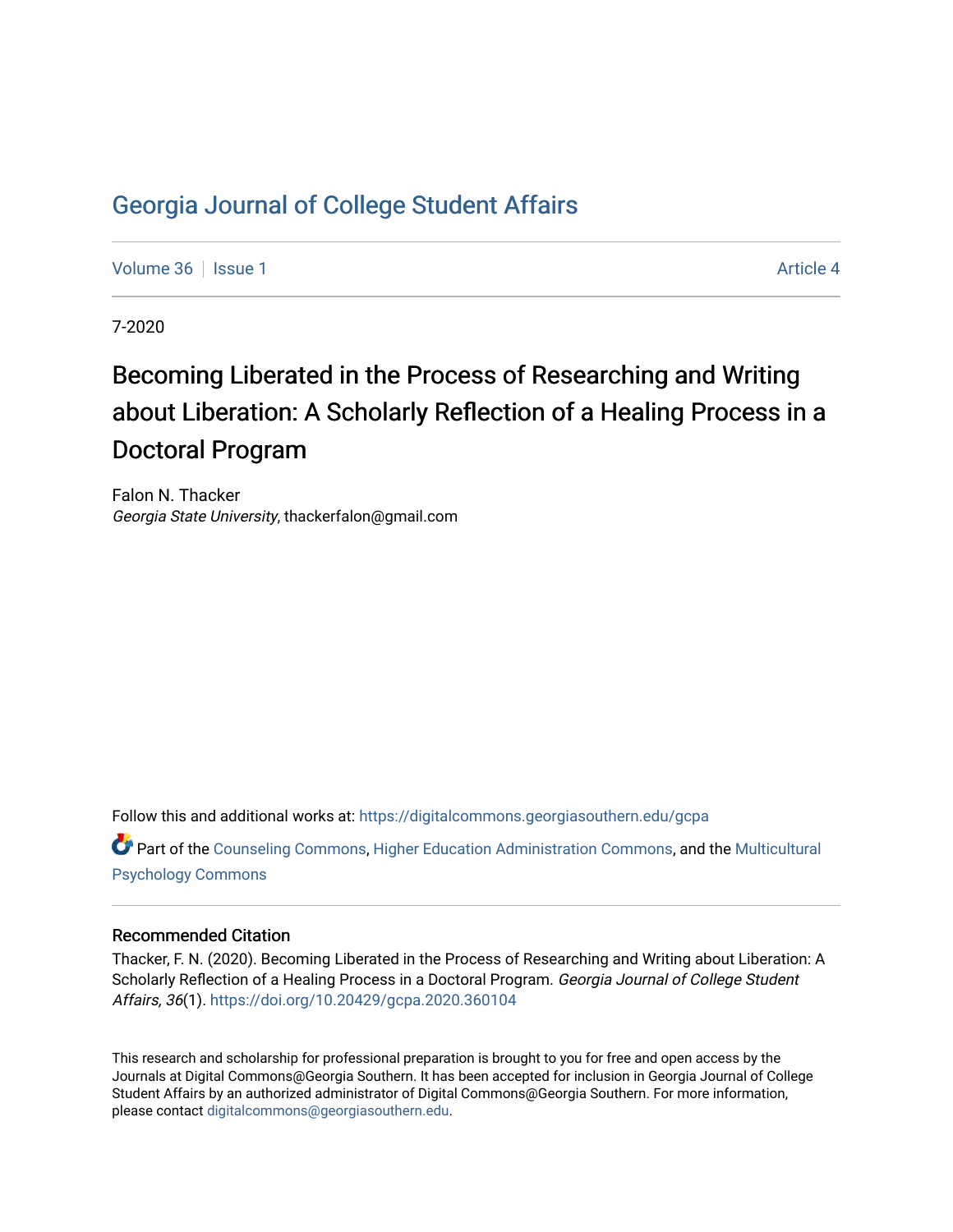# **Becoming Liberated in the Process of Researching and Writing about Liberation: A Scholarly Reflection of a Healing Process in a Doctoral Program**

**Falon Thacker** (University of Central Florida)

*This article chronicles the process of researching and writing a dissertation about liberation and how it connects to my own experiences of liberation. Qualitative research involves a more personal connection between the researcher and the study (Hays & Singh, 2012) which allows for a more in depth understanding of the experiences of the participants and the researcher. This article provides a reflection of my journey that began in early childhood and through the doctoral process, connecting those experiences to the research process utilizing Pillow's (2003) four reflexive strategies. Reflecting on the method, theory, and findings, I make connections with personal experiences of liberation, healing and the process of research on multiculturalism, social justice and liberation.* 

Thacker, F. (2020). Becoming liberated in the process of researching and writing about liberation: A scholarly reflection of a healing process in a doctoral program. *Georgia Journal of College Student Affairs, 36*(1), 33-50.



33

ISSN: 2330-7269 Published by Digital Commons@Georgia Southern, 2020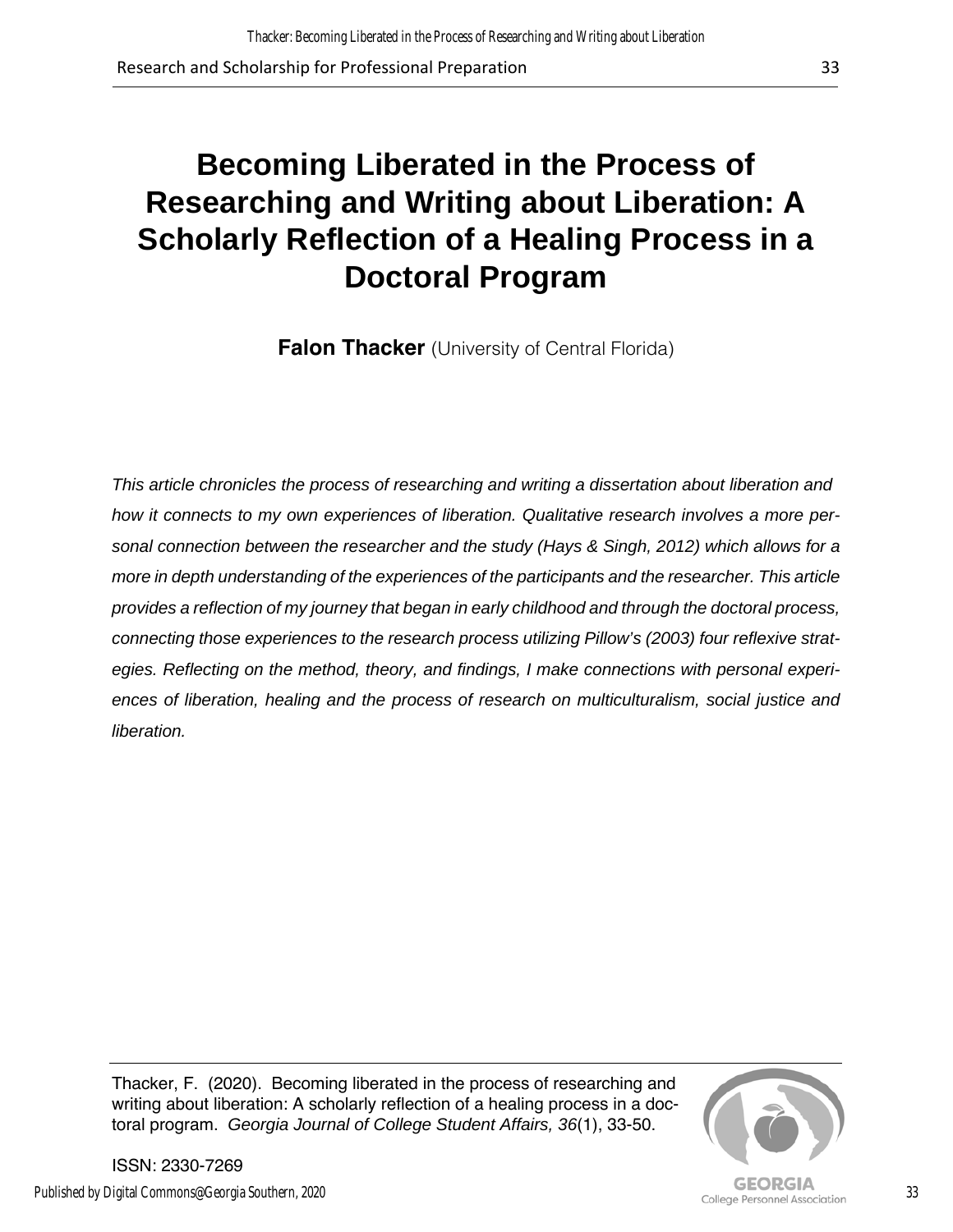When I began the application process for a doctoral program, a mentor told me that throughout the doctoral journey, it was more important to focus on whom I wanted to become because of the doctoral experience than it was to focus on what job I wanted on the other side of the doctorate. As I engaged throughout the doctoral journey, I repeatedly replayed his words in my head. Through the experiences in the doctoral program and experiences in my life, I am in awe and often overwhelmed when I reflect on how my life and I, myself have changed over the course of those four years. I knew that qualitative research was often personal and researchers often choose their topics based on personal experiences and narratives (Hays & Singh, 2012). However, I did not realize how deeply personal, emotional, passionate, and liberated I would feel because of my dissertation research.

Utilizing the key constructs of privilege, oppression, waking up, and liberation, with collective memory work as the methodology and undergirded in the the theories of liberation and liberation psychology, the research question that guided my dissertation study was: How does the experience of waking up to injustice within a critical incident influence master's level counseling students to study multicultural and social justice competence in counseling? As outlined in the cycle

of liberation, waking up is defined as an intrapersonal change in the core of someone about what they believe about themselves and the world (Harro, 2013). A critical incident is an experience in which an individual begins to see themselves differently in the world than they have before (Harro, 2013). Collective memory work is a feminist social constructionist method that strives to remove power differentials between the subject and object of research (Onyx & Small, 2001). In nature, collective memory work is a liberatory research method by which provides an opportunity for the participants to maintain a role in both generating and analyzing data throughout the research process (Haug & Carter, 1987). There are three phases to collective memory work: (a) participants write a story about a particular memory; (b) a focus group where participants reflect on the memories and stories written; and (c) the data generated from the focus group is further analyzed and theorized by the researcher (Onyx & Small, 2001).

I am a student affairs professional with a strong counselor identity. My dissertation research was centered in the field of counseling; however, I believe my research and the healing process is synonymous in student affairs. While my dissertation study primarily focused on research regarding critical incidents of waking up within graduate students, my experience as the researcher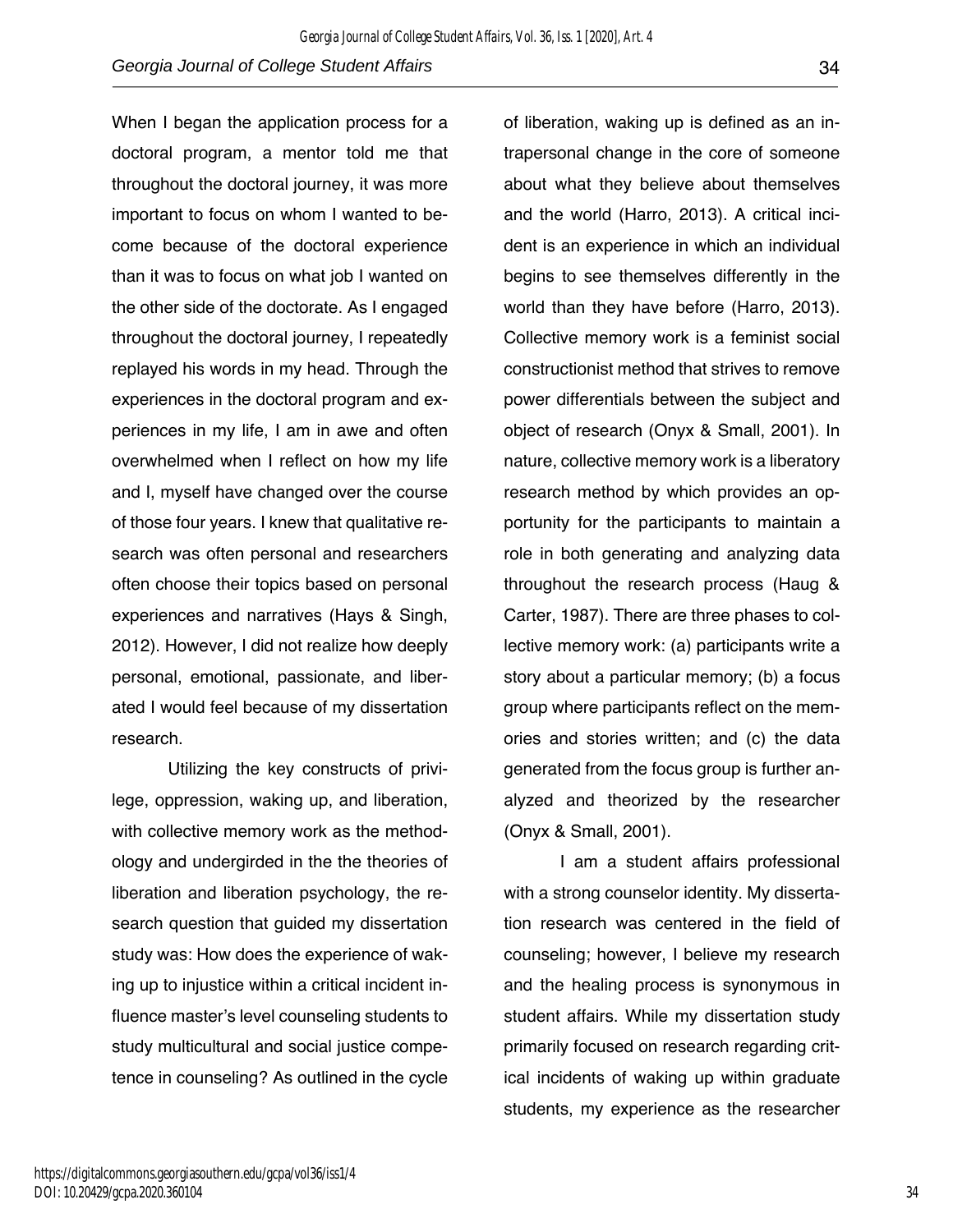captured its own set of findings. This article chronicles the journey of how my life experiences simultaneously intersected the process of my dissertation. Many individuals lose themselves in the process of writing a dissertation; a phenomenon that I have witnessed first-hand. However, while there were times throughout the process where it felt insurmountable, I healed. My hope is that by sharing the reflection of my deeply personal and vulnerable journey, I may inspire others to find themselves and provide hope that healing is possible and it is liberating.

## **The Reflexive Process and My Researcher Positionality**

The method to reflecting on my healing process was through engaging in researcher reflexivity. This section will detail the various stages of my reflexive process and how my experiences both within and outside of my dissertation study were connected to my research. Researcher reflexivity serves as a process by which the researcher maintains a continual inner dialogue, a critical self-evaluation, and an active acknowledgment that their position and connection to the research may affect the process of the research as well as its outcome (Berger, 2015). As a researcher who did not share the same life experiences of my participants, it was even more important I spent time engaged in deep self-reflection in order to more accurately

capture the experiences of the participants (Fawcett & Hearn, 2004). My process and reflection as the researcher was based on Pillow's (2003) four reflexive strategies: (a) reflexivity as recognition of self; (b) reflexivity as recognition of other; (c) reflexivity as truth; and (d) reflexivity as transcendence. These four strategies work together and provide the researcher with the tools to complete an effective personal evaluation and increased self-awareness (Pillow, 2003).

#### **Pillow's Four Reflexive Strategies**

Pillow (2003) describes the first reflexive strategy as recognition of self, which involves the researcher acknowledging their own capacity to be known and reflected upon. When I reflect on the four years in a doctoral program, I woke up in many ways both within the doctoral process and in my personal life. I recognized the consciousness-raising experiences and growth I experienced. This article provides insight into my growth of self and its impact on my research.

The second reflexive strategy Pillow (2003) described is the recognition of others. To conduct effective qualitative research, it is important to capture and understand the subject of research in a way that truly reflects their experiences (Pillow, 2003). This article also contains my personal reflection on the data collection and analysis process and the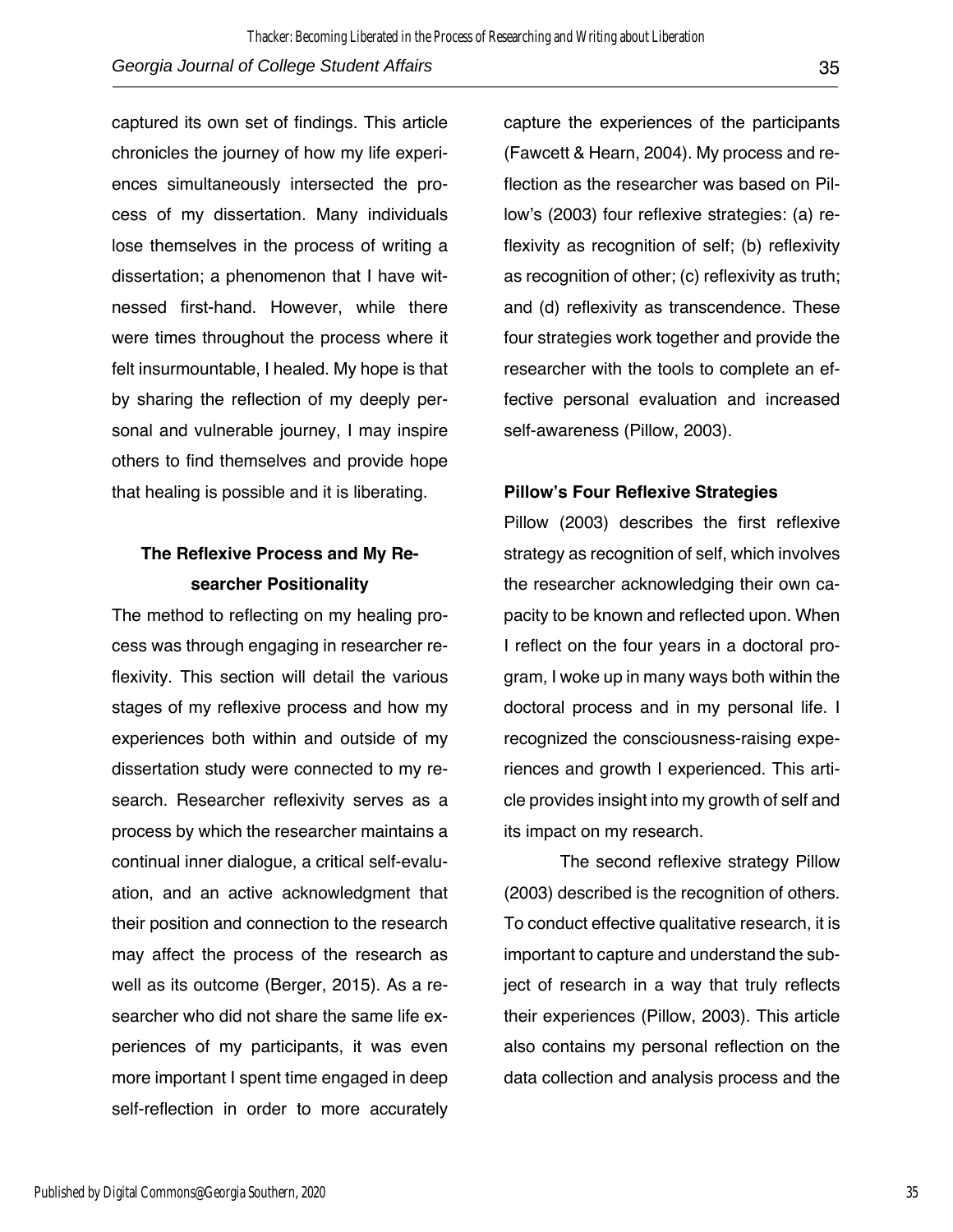ways in which I am connected to the participants' stories and their discussion in the focus group.

Pillow (2003) describes the third strategy as reflexivity of truth. This strategy reflects the idea that the researcher can communicate a form of truth throughout the research process. Participating in the process of reflexivity allows for increased validity (Hays & Singh, 2012). This article includes an examination of self, the stories of my participants, and the truth embedded in the findings of this study.

The fourth and final strategy is reflexivity as transcendence (Pillow, 2003). When the researcher allows for authentic self-examination as it connects to their research, a recognition of the truth and experiences of the participants, and the truth of the research findings, a wholeness forms (Pillow, 2003). Within the process of reflexivity, the researcher is able to move beyond their own subjectivity that allows for more representation of the research study (Pillow, 2003). This article provides a deep reflection on the process of the overall research in relation to the described strategies of reflexivity.

**The Process of Becoming Self-Aware**

As helpers, it is important we take action to learn about our own assumptions, biases, privileged identities, values, and beliefs (Ratts, Singh, Nassar-McMillan, Butler, &

McCullough, 2016). Helpers must engage in ongoing self-evaluation because it is critical to discover strongly held values different from those of the community members we serve and determine how we navigate those differences (Goodman et al., 2004). Psychological oppression ensues from practices that result in various forms of injustice typically inflicted unintentionally by helpers who are genuinely interested in helping clients/students from diverse groups and backgrounds to realize new and untapped dimensions of their humanity (Duran, Firehammer & Gonzalez., 2008). Becoming self-aware of both my privileged and marginalized identities was a critical step to understanding my role as helper and begin my healing process.

## **The Intersectionality of my Gender and Career**

My earliest memory of a career goal was to be a singer and a performer. For as long as I can remember, I have always loved and been inspired by music. However, I decided to ask my mother what my earliest career goal was that she could remember. When I prompted my mother with the question, "What is the first thing you can remember me saying I wanted to be when I grew up and how old was I?" Without hesitation my mother responded, "Oh. When you were four, you were determined to be a ninja turtle." I instantly burst into laughter because I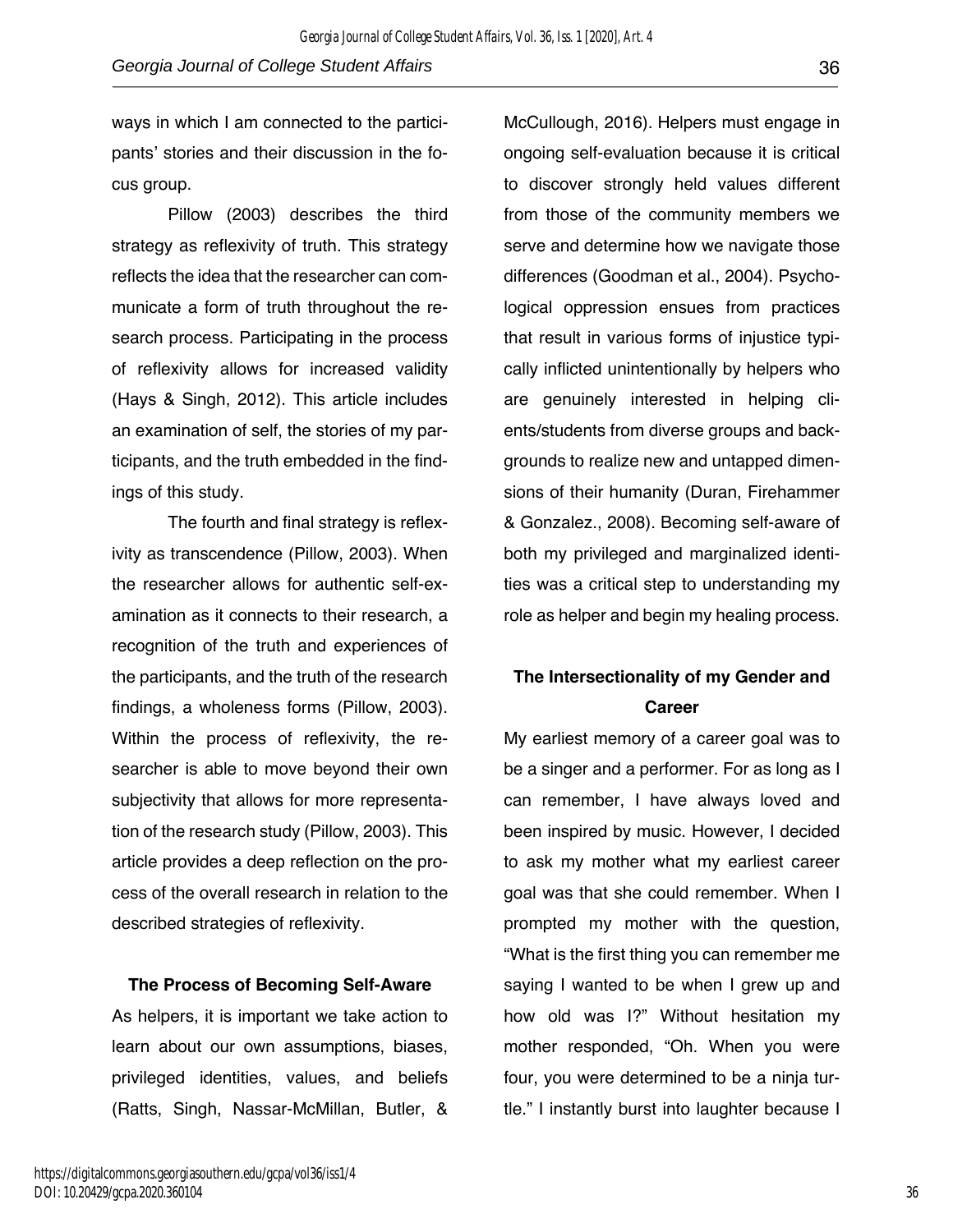had no memory of this goal but remembered loving the ninja turtles and the recent live action film. I asked my mother, "Why in the world did I want to be a ninja turtle?" She again quickly replied and said, "Because you loved that they ate pizza and helped people." While this response also prompted laughter among us, I was also completely fascinated as to how this early childhood career goal, one that I could not even recollect, was parallel to my life in the present day. I had wanted to be a helper for longer than I could actually remember, am a helper today, and chose to pursue a terminal degree in a helping profession.

During a career development course, I started to become aware of how gender played a role in my career development and how internalized sexism has shaped how I view myself and molded my perfectionist complex. While it would take more time in my doctoral program and therapy to deeply understand and work through my internalized sexism, this class was the first time I woke up to the experiences with important men in my life and how their opinions and thoughts about my life choices influenced my career development choices.

Growing up in rural Appalachia, it is uncommon to be part of a family in which both of your parents went to college. I am privileged to be part of a family in which both of my parents graduated from college. In my

high school class, many of my peers had no intention of going to college. However, I knew I was going to college as my parents did not give me a different option.

As it came time to apply for college, my family began to tell me that it was time to "get serious" about choosing a career path and a major for college. They told me that being a singer was not a real career goal and I needed to pick something like law or pharmacy. My high school class president recorded a video and asked all of us where we hoped to be in ten years when we came together for our first reunion. My response was, "I hope that in ten years, I will have been on American Idol and will have a singing career." I still believed I would become a performer. Despite this, I declared a political science major and decided to pursue law school. My family was happy with this decision because being an attorney was a good career. I was happy as long as they, particularly my father and grandfather, were happy with me.

When a series of experiences led me to learn that law school was also not a passion area of mine, I told my family I had learned about student affairs and wanted to pursue that instead. I vividly remember a conversation with my father who told me, "Law school was probably not a good choice. You might have ended up being the breadwinner for you and your husband and he may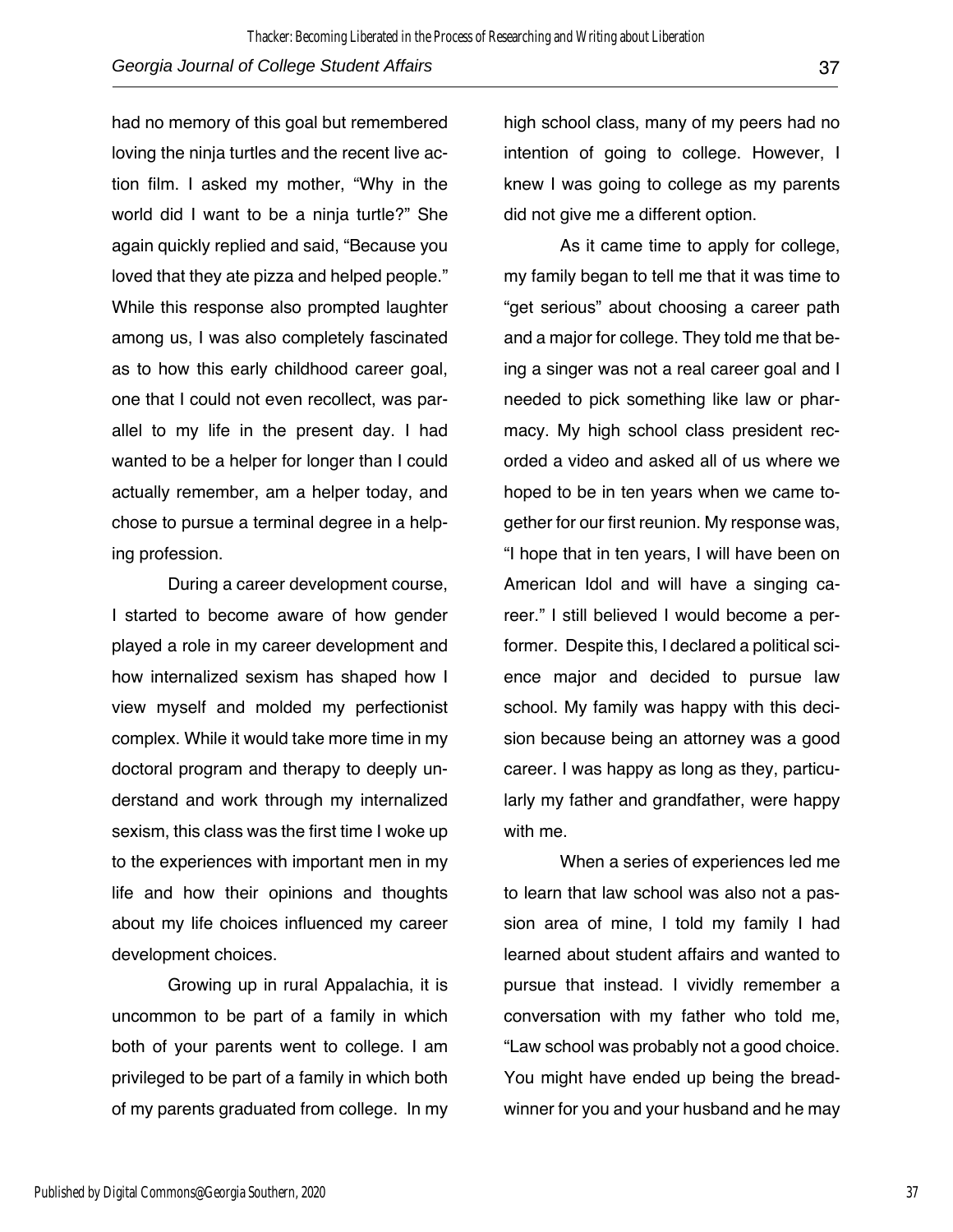not be okay with that. Have you thought about being a kindergarten teacher?" I remember telling my father that I did not care about making more money than my husband and feeling very confused about the entire conversation.

Fast-forward to my master's graduation and my father wrote in my graduation card, "you are now more educated than I am." Similar to my memory in college, I was not quite sure what he meant by his statement and felt confused by his words. However, I felt resolved because I had finally found something that I loved doing. Up until pursuing my master's degree, I had only loved singing/performing and I had finally found something that put me at peace of giving up my lifelong dream of singing and performing.

My teenage years and most of my 20s were characterized by making choices for my career that made the men in my life happy; albeit my dad, husband or first professional supervisor at work. I found myself often wrestling with a deep internal conflict of wondering if they will be proud of my choices and praise me for my decisions yet wishing I did not care. The process of resolving this conflict became a deep emotional burden that overwhelmed me at every major decision I had to make. Discovering these deep roots of internalized sexism came in the early

semesters of coursework in the doctoral program. Learning about sexism and the messages women receive from men and connecting these messages to my own stories and my own memories of confusion were painful and overwhelming. I realized that in choosing how I pursued the doctorate was even a part of my mess. I worked to make starting a doctoral program and educational journey easy on my husband and minimally impact his doctoral experience and future career. I made sure that he understood the plan would be to establish roots with his career post-doctorate and I would follow; I was proud of myself for finding a way to make it all work. Nonetheless, I finally woke up to the injustices of the sexism I had faced and began the process of unlearning.

## **The Intersectionality of my Whiteness and Career**

Waking up is not a singular moment; it is cyclical process that can occur at any point and within various contexts (Harro, 2013). My experience in my first professional position at Georgia State University (GSU) was an also an experience in which I woke up rather quickly to my privileged identities, particularly my racial identity as a White woman. When I began working at GSU, I experienced culture shock in a way like never before. My previous life and educational experiences were mostly White spaces. At GSU, on my very first day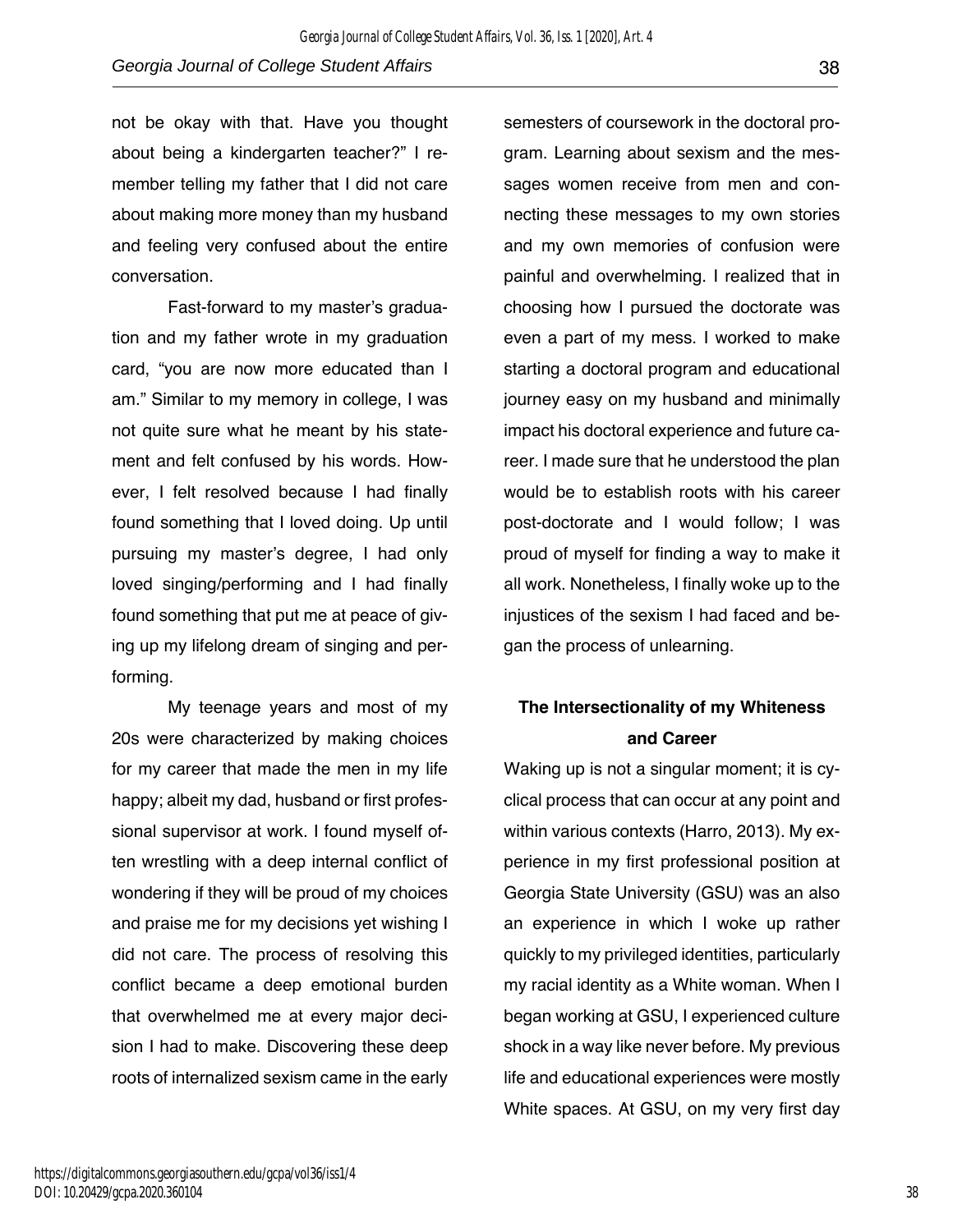of work, I became one of, and often, the only White person in the room. I felt my master's education prepared for me everything I needed during the first year of my new position except for one. Although my graduate program had a diversity course and I became aware of White privilege and other identities that were different from my own, it was not integrated throughout the curriculum nor was I challenged to think differently in my graduate assistantship.

Within my first two weeks of work, I realized I was unprepared to work with mostly Black students who were untrusting and unsure of a White, southern woman who suddenly became their boss. I remember feeling scared, overwhelmed, and incredibly out of place. There were days during the first few weeks of my new job that I would come home and cry. There were other times I would cry in the middle of a training session and I even once cried in the dining hall. I became so emotionally overwhelmed that I could not hold myself together and the slightest moment triggered my emotions. In the beginning weeks, I could not put my finger on why my students distrusted and despised me, until one day, a fellow colleague of color said, "Honey, to most of them, all they see is a White woman who represents every bad experience they have ever had with a White person and you just need to accept that." I was forced to examine my White privilege immediately in my new position. Many years later, I have an understanding and awareness of my White privilege in a way that allows me to be successful with students who are different from me. Although graduate school could not have fully prepared me for this experience, it required more intentional preparation and training than what was in the curriculum.

During the first year, I experienced a lot of emotional turmoil. The usage of the word turmoil sounds dramatic; but it was a dramatic time in my life. There were a lot of tears, questions, self-degradation, reflection, and conversations with my colleagues who were White and of color that offered multiple perspectives. It was not just about my feelings, it was also about the oppression, inequities, and challenges I saw my students facing on daily basis. The pursuit of higher education should not require young adults to risk their basic livelihood on a daily basis and I had become a regular witness of such an experience. After attending two relatively privileged institutions, I was exposed to a campus in which students were dealing with injustices in ways I had never seen before in college.

These experiences motivated me to pursue my next degree with an emphasis in social justice as my master's degree did not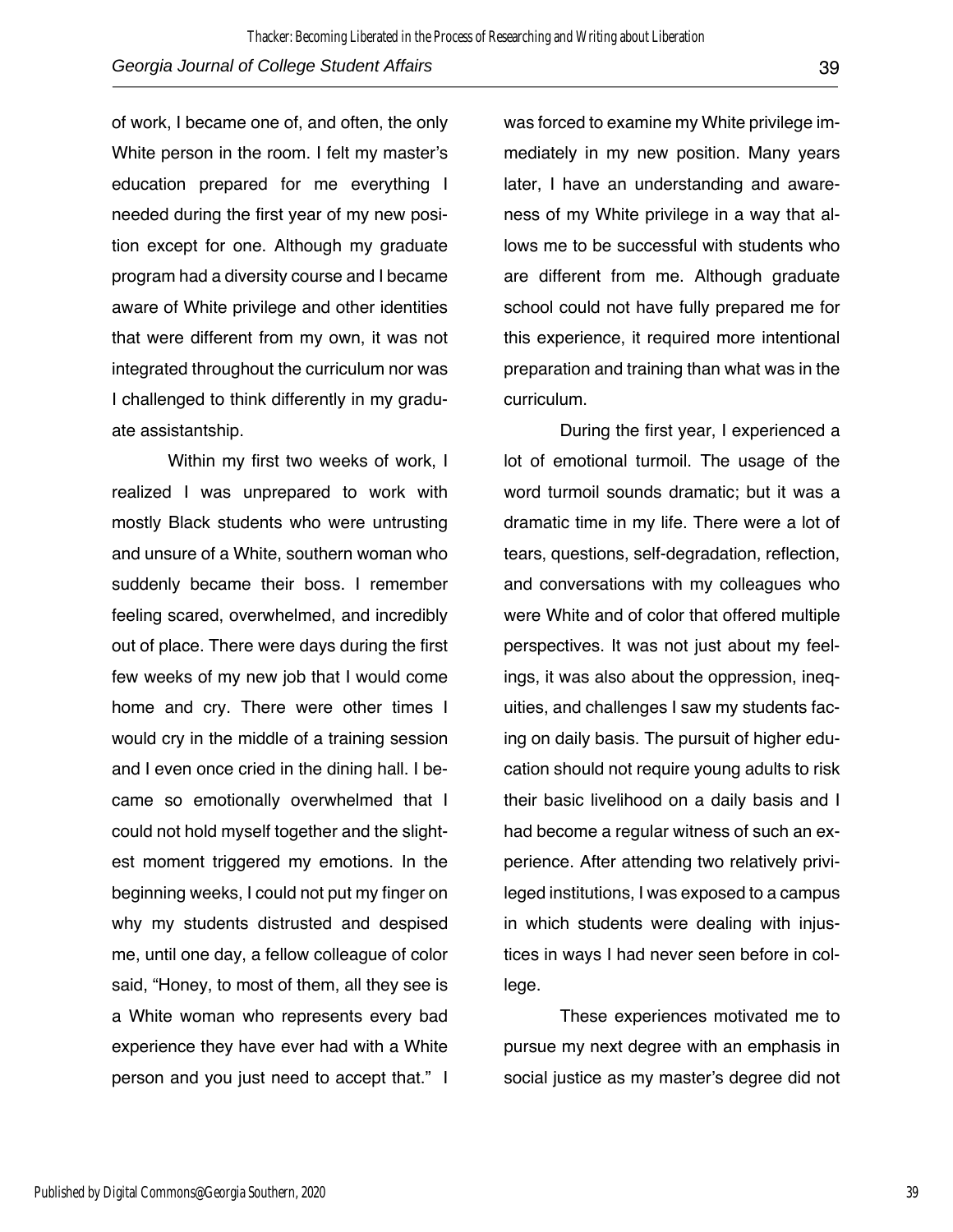adequately prepare me to work with culturally diverse communities. I was linked to my dissertation research because I felt strongly about the lack of multicultural and social justice competence training in my master's program and felt compelled to explore multicultural and social justice competence in graduate preparation programs. I have seen and felt how oppression and the inequities of our society do not allow marginalized communities to thrive in schools. I believe this has to change; and as members of a helping profession, we must take on this responsibility.

It is imperative for graduate students to understand how privilege and oppression influence the work of a helper. I did not fully understand this until my first job. In the doctoral program, I acquired language to talk about multiculturalism and social justice in a way that was not taught to me in my master's program. I am mindful of my Whiteness and White privilege and how it influenced the study, similarly to the way I must consider my White privilege at work. Being White in my setting requires me to have a constant selfawareness, particularly as it relates to what I say, how I say it, and to whom I am speaking. Furthermore, this self-awareness was not exclusive from my research; I was mindful of my space, language, and approach to my research when interacting with my participants.

 I have witnessed many well-intentioned White folks, myself included, perpetuate the

cycles of oppression. As helpers we are looked to and taught to be interventionists, leaders, and the persons our students and clients can turn to "pick people up when they are down." However, we are often the ones pushing individuals down because we lack multicultural and social justice competency training and unknowingly and ignorantly do more harm than help. At times, this has left me frustrated and angry at my White peers. Because I had a strong reaction to my own lack of multicultural and social justice competence training, I have found myself making assumptions about other White folks' multicultural and social justice competence. I was cognizant of this during the study as the majority of my participants were White women. I was conscious to consistently reflect on my reactions, bias, thoughts, and feelings so as to not make assumptions about my participants.

It was also important for me to reflect on my racial identity development throughout the process of my dissertation study. Helms (1995) identified *pseudo-independence,* when aspiring allies attempt to separate themselves from privileged groups by their ally efforts. I felt myself existing in this space before and I was careful to not operate within this context during the study, especially while engaging with my mostly White participants. In the study, I strived for *autonomy* in order to be a truly effective ally and continually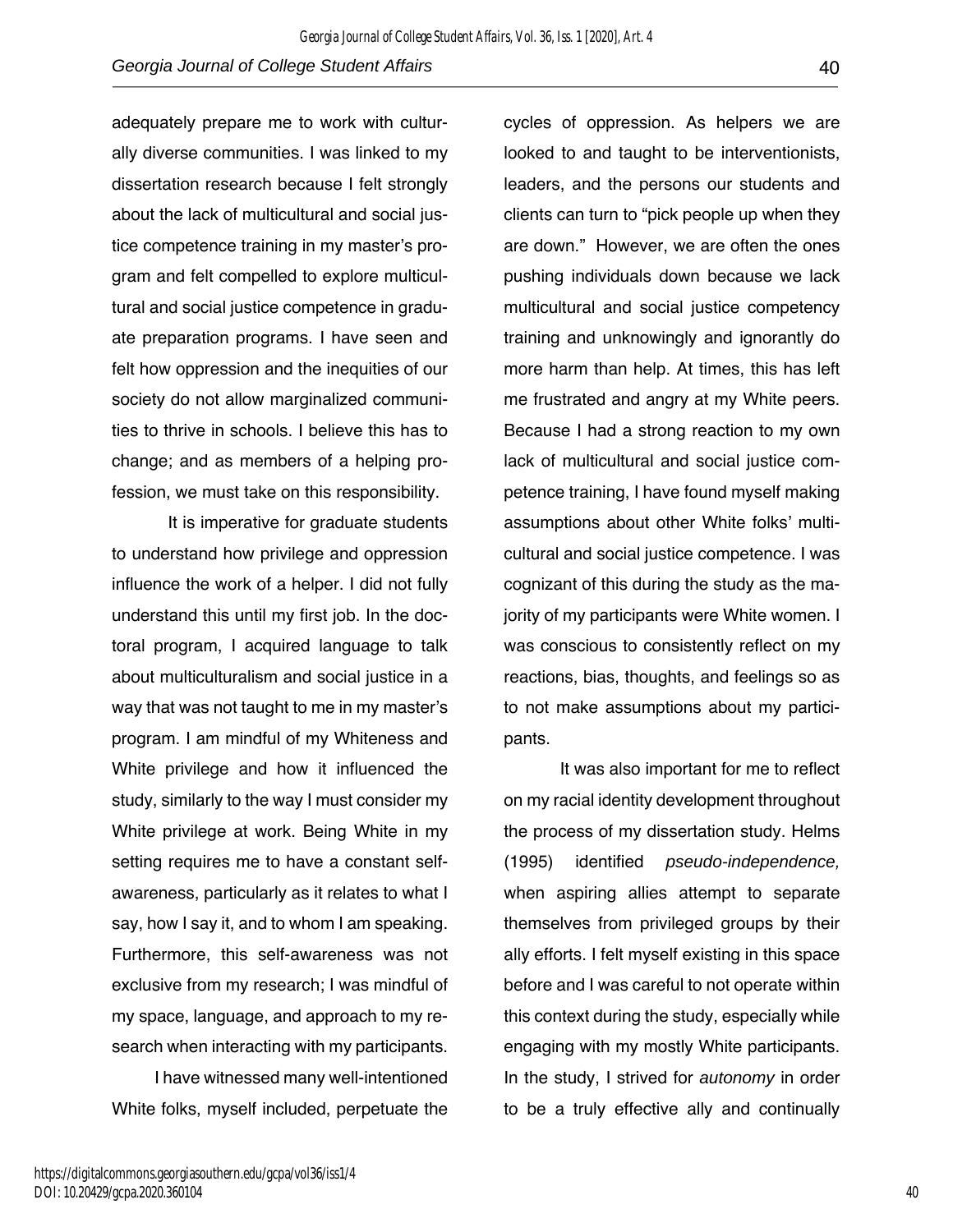sought to understand my own oppressive socialization as a means of liberation and understand the complexity of the intersecting nature of all forms of oppression for both participants of color and White participants (Edwards, 2006).

Throughout the study, I reminded myself I was once a graduate student who had no knowledge of privilege and oppression. I remained reflective of how my own consciousness-raising experiences influenced my decision to study counseling through the lens of multiculturalism and social justice. My intrinsic motivation to add to the research landscape regarding the influence of the experiences of waking up to injustices of graduate students is rooted in my own experiences of love, liberation, and growth. My aspiration was that the findings of my dissertation research advanced the work of multicultural and social justice competency training in graduate preparation programs.

#### **The Process of the Research Study**

During the first semester of doctoral coursework, I was introduced to the Multicultural and Social Justice Counseling Competencies (MSJCCs). The MSJCCs are aspirational standards for the mental health profession and they provide a framework that acknowledge the different ways identity, marginalization, and privilege intersect

(Ratts, 2017). At the core of the competencies are multicultural and social justice praxis; the assumption that counselors should use strategies and techniques that align with client's cultural background and their work should promote social justice (Ratts, 2017). I found myself fascinated with the framework and took every opportunity in coursework to study and write about the competencies. In reflection, I was searching for a way to reconcile my frustration and guilt with my lack of multicultural and social justice training; I was searching for guidance on how to grow and learn as a helper.

By the third year of my doctoral studies, my knowledge and understanding of the competencies and my own subjectivity had grown into a love for multiculturalism, social justice, liberation and a commitment to study the influence of waking up in critical incidents with graduate students. My goal included conducting research that would help educators understand the importance of exploring and facilitating consciousness-raising experiences inside and outside of the classroom; just as the experiences I had inside and outside of the classroom influenced me. I felt compelled to explore how moments of waking up and critical incidents influence graduate students' decisions to study multiculturalism and social justice in counseling.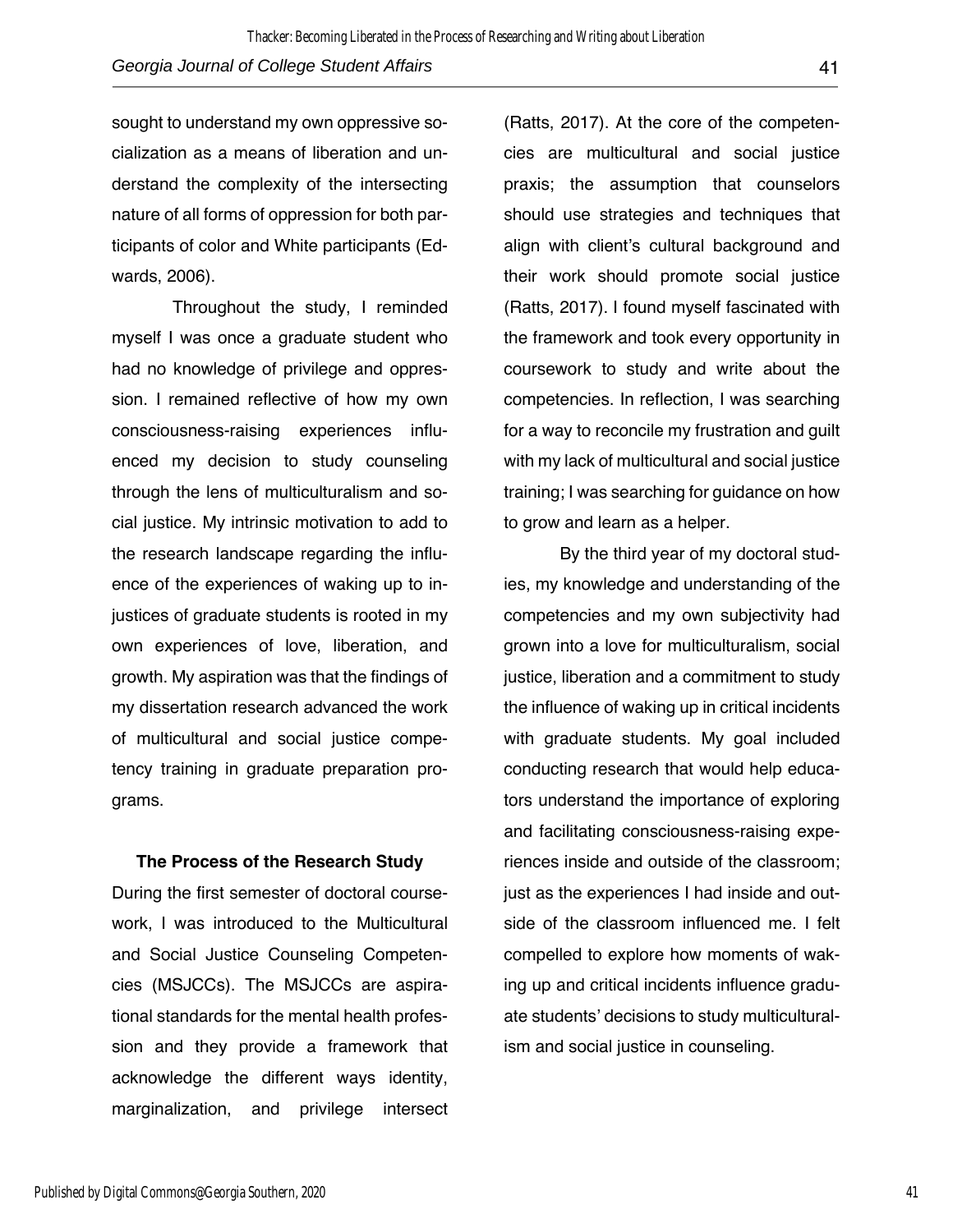**Reflection of Methodological Choice**

Once I determined what my overall topic would be, I began to consider the various methodologies I could use to study the experiences of waking up in critical incidents. I remembered reading an article about a constructivist methodology called collective memory work. The study focused on the stories and memories of women who remembered being treated differently for wearing a hijab, post September 11, 2001. It was saddening to read how 9/11 changed the lives of these women and the discrimination they faced. It was also powerful to read how the women found community and support in one another as they were finally in a space where they could understand each other's experiences, were not alone, and were *liberated*. I too wanted this experience for my participants. I wanted to understand their experiences of waking up in critical incidents but I also wanted my research to be an act of social justice, for them to find community in one another and to feel liberated through the research process.

Collective memory work gave me the outlet and opportunity to engage with my participants throughout the research process more than other traditional research methods (Onyx and Small, 2001). When we made it through the first story and they began to get into a flow of the research process, I watched them become confident in their reflection and analysis. Without me or my co-researcher's prompting, they began to make connections across the stories and how their individual experiences were also reflective of larger contexts. Their ability to speak about their appreciation for the space to be together and reminder of their collective goal and purpose as counselor trainees reflected the essence of collective memory work as well as the importance of this research.

#### **Reflection of Theoretical Choice**

Choosing my theoretical frameworks of liberation psychology and liberation to inform collective memory work and my research was a simple choice. Liberation psychology and the cycle of liberation helps us understand how memories of waking up within critical incidents influence counselor trainees' decision to study multiculturalism and social justice in counseling – primarily because the goal of liberation psychology is the development of a critical consciousness (Martín-Baró, 1994). Additionally, liberation psychology highlights the importance of recovering historical memory of oppressed communities and the connection of these memories to commitment to liberation and critical transformation (Martín-Baró, 1994).

My personal experience of waking up within a critical incident, the typical entry point of the cycle of liberation, gave me the language and a framework to understand my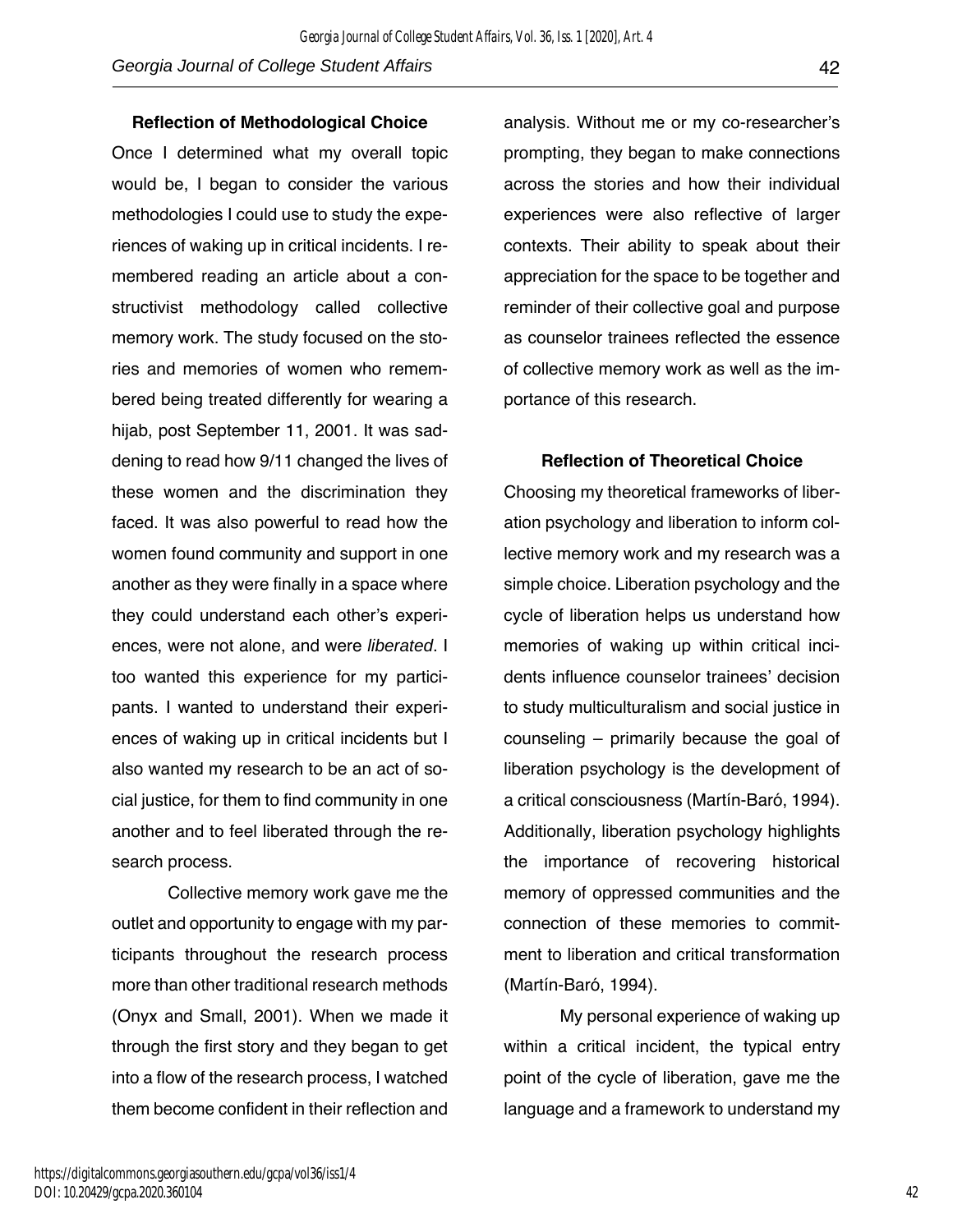own process of liberation and commitment to a critical transformation. Second, the premise of liberation psychology that systems of oppression have an impact on mental health aligned with my own philosophy of why counselors need to understand and embody multiculturalism, social justice and liberation in their practice; liberation psychology recognizes a counselor's responsibility to possess multicultural and social justice competence. Liberation psychology's call to action of counselors to be prepared to advocate on behalf of and with their clients is a call I answered and wanted to illustrate through my research.

Martín-Baró (1991) suggested that critical consciousness "is not simply becoming aware of a certain fact but rather it is a process of change" (p. 227). To become conscious of reality is to become aware of, and involved in, a process of continual discovery and action related to "truth." The experience of becoming aware and engaged in a process of change was a salient part of my multicultural and social justice competence development. It was through my classroom experiences and the consciousness-raising experiences my professors created in order for me to understand my own liberatory experiences of waking up that I became passionate about multicultural and social justice competence. Thus, the principles of liberation psychology were a natural fit for my study.

Additionally, the way liberation psychology connected well to my study involved study the phases of collective memory work. Through rediscovering historical memory, de-ideologizing understandings of cultural truths, discovering the virtues of the people, and applying this knowledge to specific contexts and lived experiences through problematization, the process of critical consciousness emerges and is maintained (Martín-Baró, 1994). Participants in the study engaged in these principles of liberation psychology through the experience of writing their stories and participating in the focus group. The methodology and theories used in this study collectively coupled with my experiences and the participants' created the cohesion I desired for my research.

Throughout the process, the frameworks of liberation psychology and the cycle of liberation served as a reminder that all my participants' memories included memories of liberation—even if they lacked the language to describe it that way in the moment. In the focus group, the participants essentially described moving through the cycle of liberation beginning with their memory of waking up to discussing their learned understanding and responsibilities as future school counselors. The participants discussed their understanding of systemic issues their students are facing and how they know as school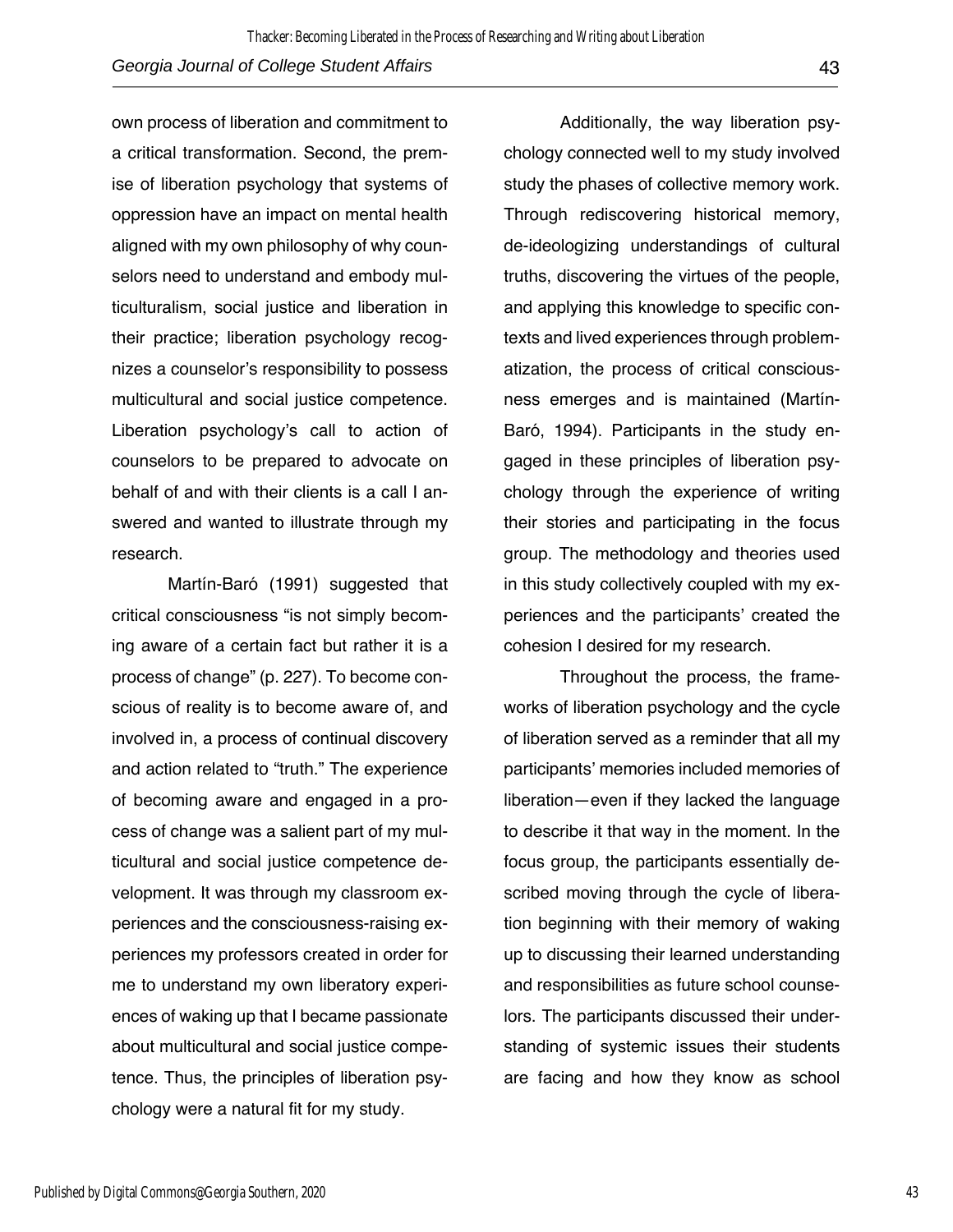counselors it is their responsibility to look beyond behavioral issues or narratives they receive from teachers and other administrators. They reflected on their new beliefs that they are responsible for understanding someone's truth and lived experiences and then advocating with and on behalf of them.

When I began data analysis, I was not sure how I would integrate and synthesize the various data points of the stories, the focus group, my co-researcher's notes and observations, the memory facilitation notes, and my own researcher notes. I was anxious that my themes might not align with what I anticipated from reading literature and my own experience. I had to work to remove my own bias with this subjectivity and remind myself the participants were part of the research team and their stories and discussion held the themes. As the researcher, I needed to synthesize and articulate the data to reflect the participants' voices.

#### **Reflection of Findings**

When initially reviewing the various data points, re-reading, and listening to the stories and discussion of my participants, I noticed four broad themes that were repetitive through the data and particularly within the focus group discussion. After further reflection and analysis of the data, I came to recognize that some of the themes were not exclusive of each other and were inherently

connected. Therefore, I identified two major themes in the findings, recognizing injustices and experiences of privilege and oppression. For example, although experiences of privilege and oppression were two separate broad themes, it would not make sense nor be consistent with the literature to separate experiences of privilege and oppression (Crethar, Rivera & Nash, 2008). However, it was important to spend time highlighting through the focus group data how these constructs are related and how they influenced participants to study multiculturalism and social justice in counseling, yet it was also important to show the ways in which the participants experienced these constructs differently.

It was also important to recognize how the participants were experiencing the participation in the study as its own critical incident while discussing their memories of waking up that were critical incidents that influenced them to study multiculturalism and social justice in counseling. While the participants did not have the language to articulate this experience as I just did—they became aware and articulated in the focus group that they were surprised about what they learned about each other during the group and the importance of understanding the experiences of each other as they move through their graduate program together.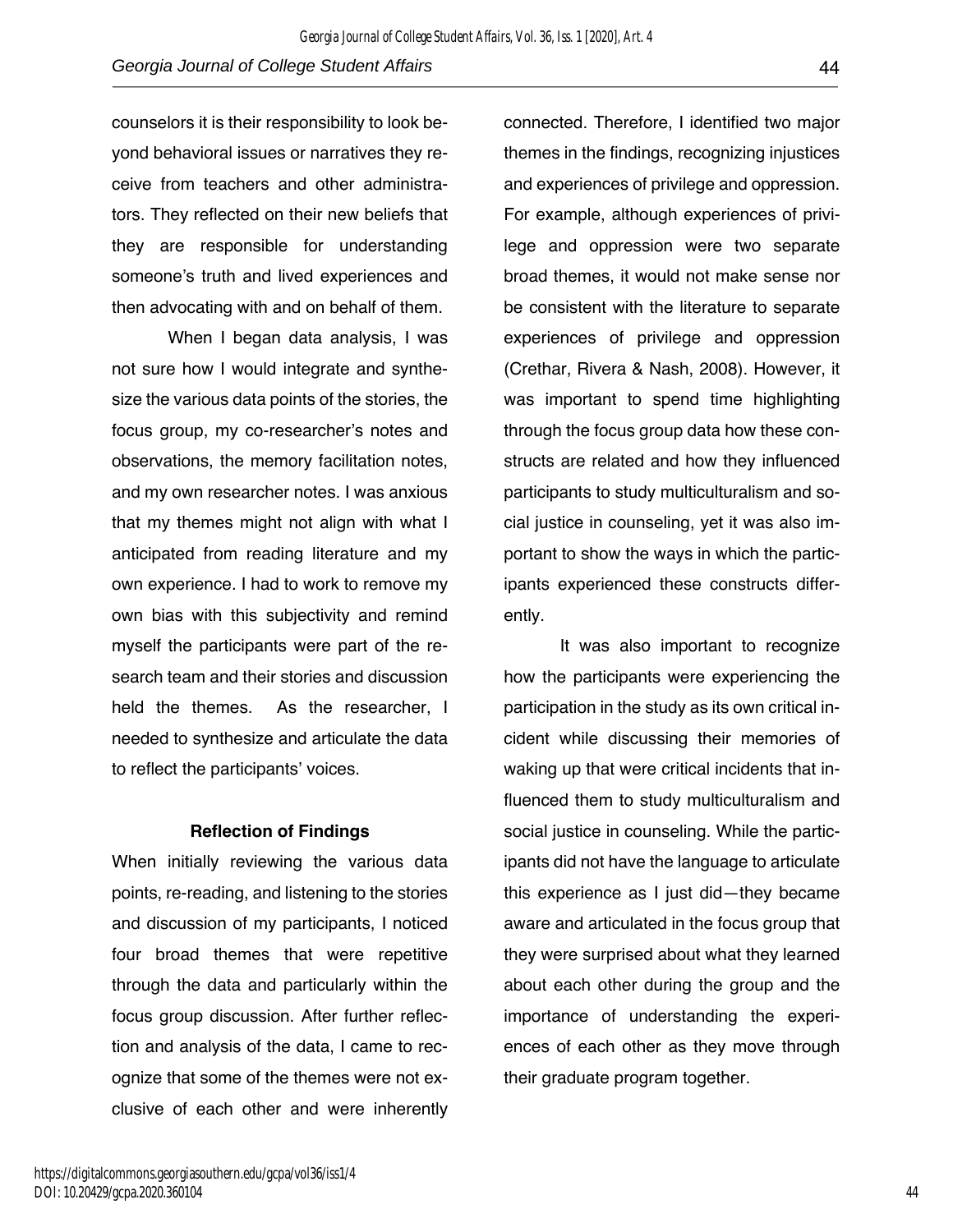#### **My Privilege in the Research Study**

Crethar, et al. (2008) defined privilege as the numerous systemic and unmerited benefits within the culture for members of dominant groups. Many areas of privilege existed throughout the process of this research. As a heterosexual, cisgender, White woman, my experiences of waking up and critical incidents are likely different from the experiences of people of color, specifically women of color who hold multiple intersecting marginalized identities. Most of my experiences and the experiences of my mostly White women participants were rooted in waking up to experiences of privilege while the peoples' of color memories and experiences were rooted in waking up to the experiences of oppression.

### **Experiencing Moments of Waking Up while Researching and Writing**

The four years in a doctoral program were comprised of a series of moments of waking up and experiencing critical incidents. Almost instantly after beginning the program, I realized how my pursuit to be the perfect daughter, sister, wife, and employee was deeply rooted in the many messages I received about my womanhood, body, career, and what was expected of me from the important men in my life. Throughout those four years, I gradually gave myself permission to live authentically as the woman I desired to be, outside of the confines of the opinions and desires of men. I grew in understanding who I am and learned to love myself for who I am and not who the men in my life want me to be. While I continue to struggle with the role of men in my life, the research empowered me to make decisions and choices that are for me and only me. One of those decisions included the decision to end my marriage, which I am not sure I would have ever done without the experience in the doctoral program. Additionally, I am not sure I would have ever been able to write publicly and authentically about this experience without the experiences of the program, the support I received from my faculty, classmates, and my own therapist.

During my third year of the program, I visited a therapist for the first time in my life almost every week for about eleven months. I estimate I engaged in about 40 sessions of therapy while beginning to write my dissertation and moving through the process of ending my marriage. Through the experience of therapy, I had countless moments of waking up related to all aspects of my life including this research process. My therapist often encouraged me to view writing my dissertation and preparing for prospectus as a coping mechanism and not a barrier. She challenged me to find how this process could be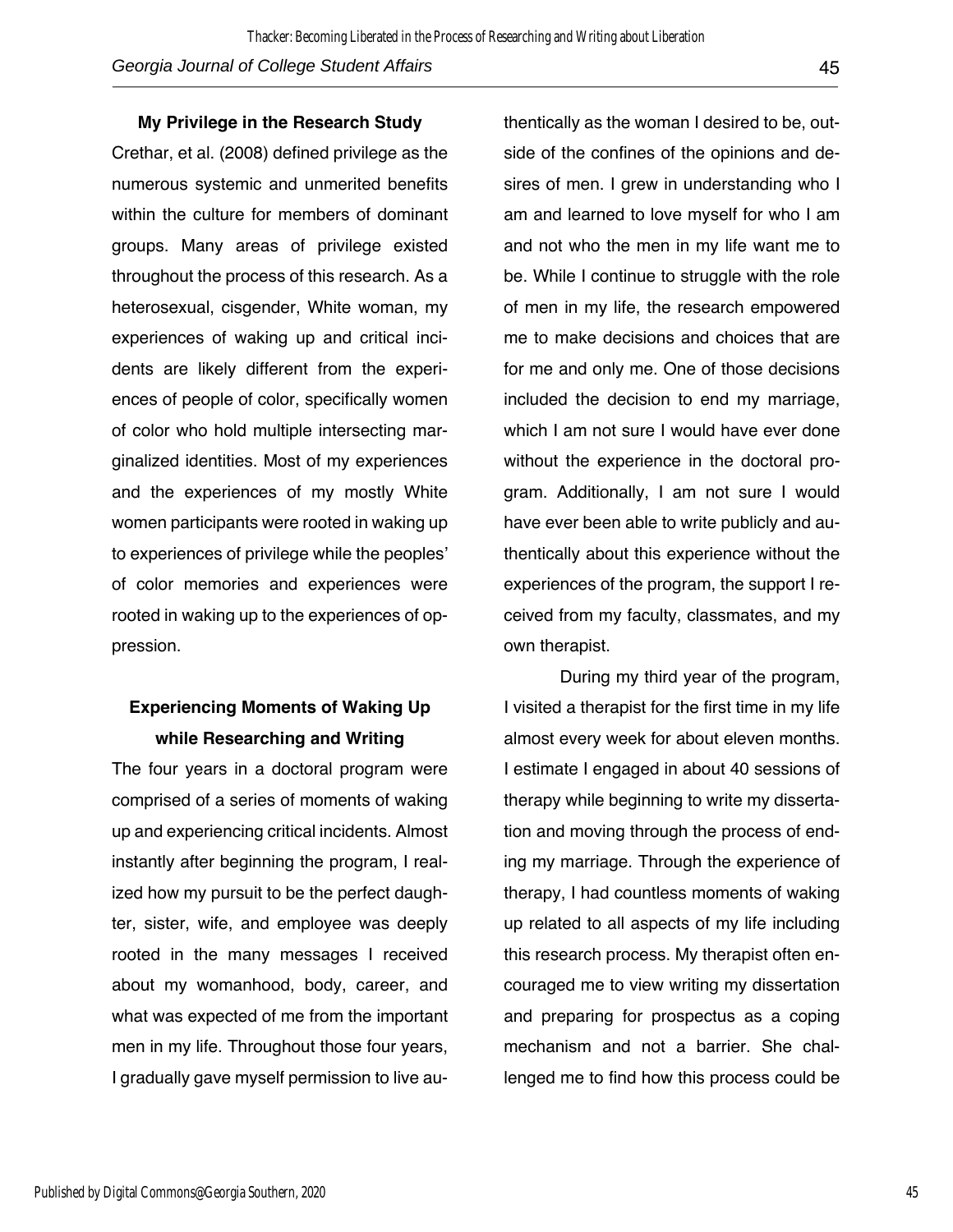liberating for me while also writing about liberation.

There were many weeks when I was so emotionally drained and incapable of viewing the doctoral process as anything but a barrier. Not being able to shift my mindset, my therapist then asked me to give myself permission to be okay with needing to take some time to regroup and step away from what felt like the insurmountable goal of beginning my dissertation. Once I gave myself that permission, I felt a sense of relief and growth that I would move through this and find my own liberation through writing.

Eventually, I began writing and I felt liberated that I had grown in my journey and that I was ready to write while still navigating the difficult circumstances of ending my marriage. I vividly remember sitting at my laptop and feeling proud of myself for the self-work I had done and investing in myself to begin the final steps of the doctoral process. I had accomplished so much already, both within the program and in my personal life; I knew in that moment that this was only the beginning of a research study that would validate, shape, and mold me into the scholar-practitioner-advocate I am today.

#### **Love, Liberation and Growth**

When I began the doctoral journey, I was a newlywed. When I officially started the program, we had been married for one year and

one month. My partner was also a doctoral student and had been a full time doctoral student for about three years. I thought starting a doctoral program while my husband had three years left of his six-year degree was a great idea because he would understand what I was experiencing although he was studying biomedical sciences and I was studying counseling.

I thought that while my love grew in my marriage that we would also grow together as scholars. We would be able to both challenge and support one another to keep pushing through the tough times of being doctoral students. He was experiencing all of the "firsts" and "steps" of a doctoral degree before I was, so he would be a great support to me when my turn came around. He would then finish his degree, about a year before me and he would begin job searching and would likely relocate our family of our dog and us. That would leave me in my final year of dissertating and likely create a scenario where he would finally have a full time job in which I could then quit my own full time job and focus solely on being a doctoral student when it mattered most: writing the dissertation. We could continue to seamlessly grow professionally together, without interrupting the growth of the love in our marriage outside of our educational and professional experiences and goals. I convinced myself that if

46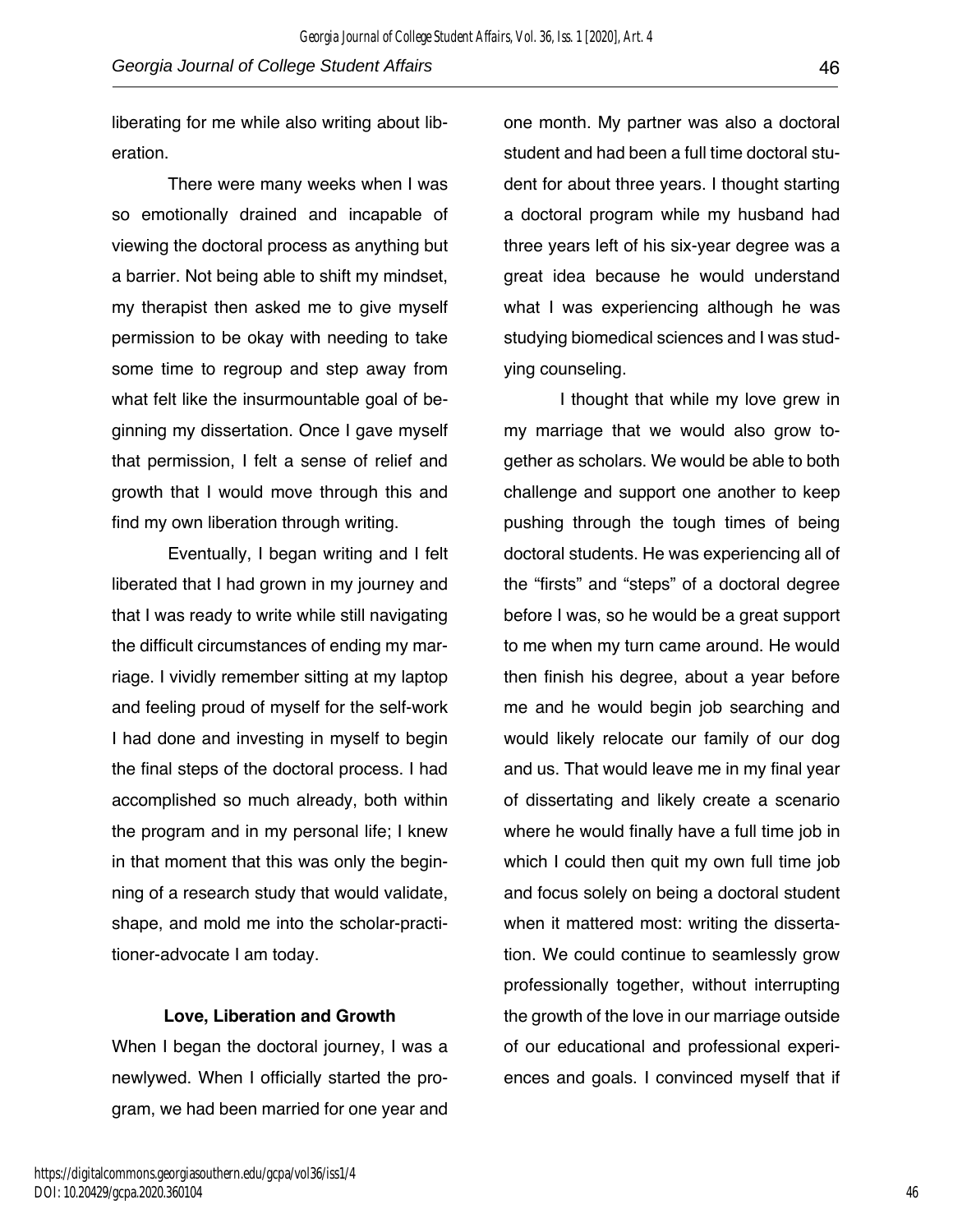we stuck to this plan, everything would gracefully fall into place

Although the plan for my husband's and my love to grow alongside our educational journey's did not come to fruition, the plan I worked so hard to perfectly craft, I found myself in a place where I had grown to love myself, my educational was journey was flourishing, and I was finally making choices for *myself.* For the first time in my life, I made a major life decision without consulting a man in my life. I chose to study my research topic without their opinions and without their approval. Love, liberation, and growth have characterized those four years of my life and participating and engaging in my dissertation research about liberation and growth were consistent reminders of my own progress.

The plans I developed s to finish and move through the program clearly did not come to fruition. I am reminded of something I often tell students when I am coaching them through changing their major or choosing a different career path than what their parents chose:

> I have learned throughout my life that every time I make a plan to attempt to control the outcome of my future, it usually never works. You never know what opportunities you might miss out on because you wouldn't allow yourself to open different doors.

My own advice and experience continues to be true and I am learning to trust myself as much as my students do. The doctoral process helped me learn to trust myself and be confident in my own voice and decisions.

# **Recommendations for Future and Current Graduate Students**

The process of earning a doctoral degree is often isolating. It is an individual process, particularly during the dissertation writing and research stage. I own and am aware that because of this uniqueness and my identities, the recommendations in this section may not apply to everyone. My healing process will not be your healing process; you must find healing in your own way.

First, I encourage every student to approach the doctoral process with an authentic openness to learning. Be willing to leave your ego at the door. Listen and hear those around you, particularly those with marginalized identities and individuals who are different from you. Be willing to understand, explore and acknowledge your privilege, bias and oppressive behaviors. Be willing to change how you see yourself in relation to how you interact with those around you and in your communities.

Second, consider how your research process can be healing. Often the research topics we choose are deeply personal (Hays and Singh, 2012). Many of those ideas come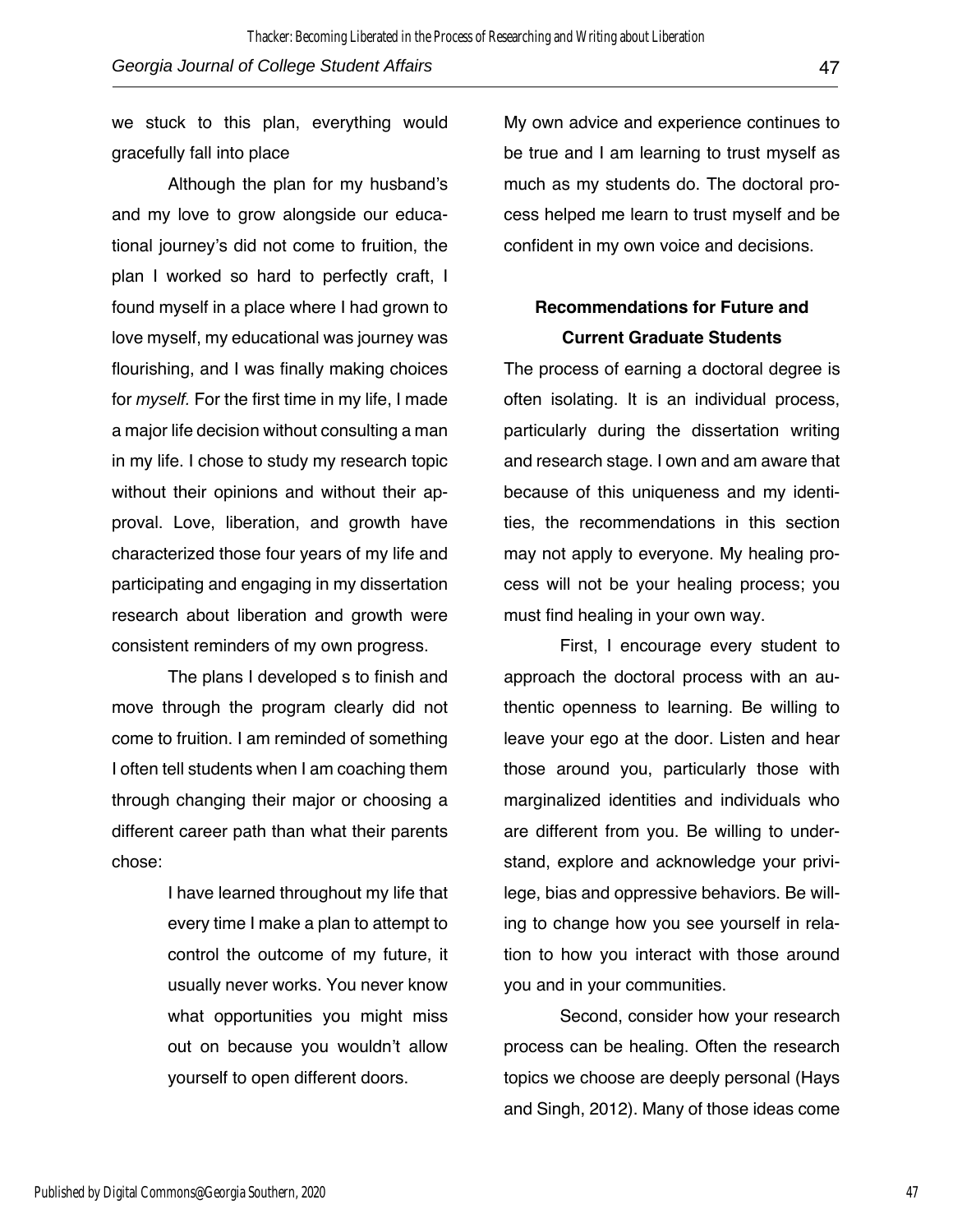from experiences that have caused us harm and grief. Reflect on the research topics and interests that you are drawn to. Ask yourself, why is this important to me? How can studying this topic not only contribute to knowledge but how can I heal from understanding more as well?

Lastly, do not be afraid to ask for help. For those of us who choose a terminal degree, we are likely used to success. There will be many times throughout the doctoral process where you feel like you may never be able to achieve the success of earning the degree. I encourage you to find community within and outside of the process with those who are willing to support you at your best and your worst. Do not be afraid to lean others in your cohorts or classes, do not be afraid to seek out a therapist and mostly important do not be afraid so much, that you lose yourself in the process. Without the support of individuals in my various communities, I would not have healed in the process of completing the degree.

#### **Conclusion**

In four years, much can change. In my four years, a lot *did* change. Four years later, I am constantly reminded of the wise words of my mentor who told me to focus on who I wanted to be, rather than what I wanted to be. The truth is, I had no idea who I would become

during this process. I had no idea I would become a woman liberated from the injustices of a lifetime of sexism; a woman who would have the skills to evaluate her Whiteness and White privilege; a woman who discovered the language of love and liberation and how having this language allowed me to craft a research topic in which was both deeply personal and needed in scholarship and literature. Lastly, I had no idea that in year three of the program, I would find myself in the midst of an unraveling marriage and my plan to be a full-time student and follow my husband to his next destination would cease to exist.

As I am on the other side of the doctoral journey, I am excited and look forward to the opportunities to use my skills to create authentic consciousness-raising experiences for individuals in the fields of counseling and student affairs. I am thankful for my support systems who encouraged me to not give up on myself and the process of writing a dissertation and helping me find resiliency in the most difficult time in my life. I am thankful for the opportunity to graduate from a program that gave me the language and tools I needed to liberate myself in coursework, my research, and my life. Healing is ongoing and I still have much work to do. My doctoral program and my research held and grounded me in a time of great fear, change, and growth. I healed and you can too.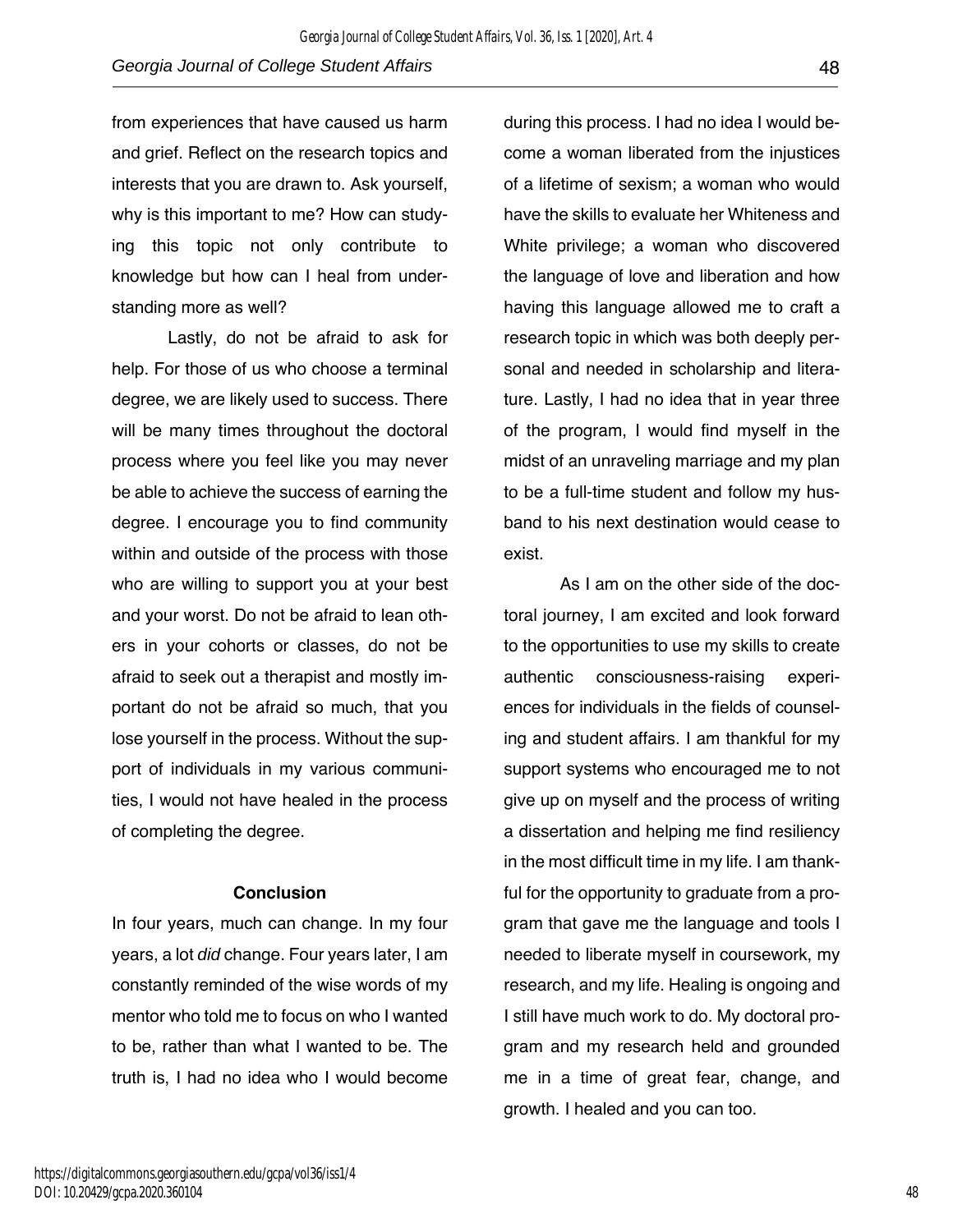# **REFERENCES**

- Berger, R. (2015). Now I see it, now I don't: Researcher's position and reflexivity in qualitative research. *Qualitative Research, 15*(2), 219-234.
- Crethar, H. C., Rivera, E. T., & Nash, S. (2008). In search of common threads: Linking multicultural, feminist, and social justice counseling paradigms. *Journal of Counseling and Development, 86*(3)*,* 269-278.
- Eaker, R. M. (2015). *Striving for authenticity and connection: How parental response impacts the life experience of gender nonconforming children* (Doctoral dissertation). Retrieved from https://getd.libs.uga.edu/pdfs/eaker\_rebecca\_m\_201508\_phd.pdf
- Edwards, K. E. (2006). Aspiring social justice ally identity development: A conceptual model. *NASPA Journal, 43*(4), 39-60.
- Fawcett, B., & Hearn, J. (2004). Researching others: Epistemology, experience, standpoints and participation. *International Journal of Social Research Methodology, 7*(3)*.* 201-218.
- Goodman, L. A., Liang, B., Helms, J. E., Latta, R. E., Sparks, E., & Weintraub, S. R. (2004). Training counseling psychologists as social justice agents: Feminist and multicultural principles in action. *The Counseling Psychologist, 32*(6), 793-836.
- Harro, B. (2013). The cycle of liberation. *Readings for diversity and social justice*. (Eds.) *Readings for diversity and social justice* (pp. 618-625). New York, NY: Routledge.
- Haug, F., & Carter, E. (1987). *Female sexualization: A collective work of memory.* London: Verso.
- Hays, D. G., & Singh, A. A. (2012). *Qualitative inquiry in clinical and educational settings.* New York, NY: Guilford Press.
- Helms, J. E. (1995). An update of Helm's White and people of color racial identity models. In J.G. Ponterott, J.M. Casas, L. A. Suzuki, & C.M. Alexander (Eds.), *Handbook of multicultural counseling* (pp. 181-198). Thousand Oaks, CA: Sage.
- Martín-Baró, I. (1991). *Towards a liberation psychology*. Washington, DC: Georgetown University Press.
- Martín-Baró, I. (1994). *Writings for a liberation psychology*. Cambridge, MA: Harvard University Press.
- Onyx, J., & Small, J. (2001). Memory-work: The method. *Qualitative Inquiry, 7*(6), 773-786.